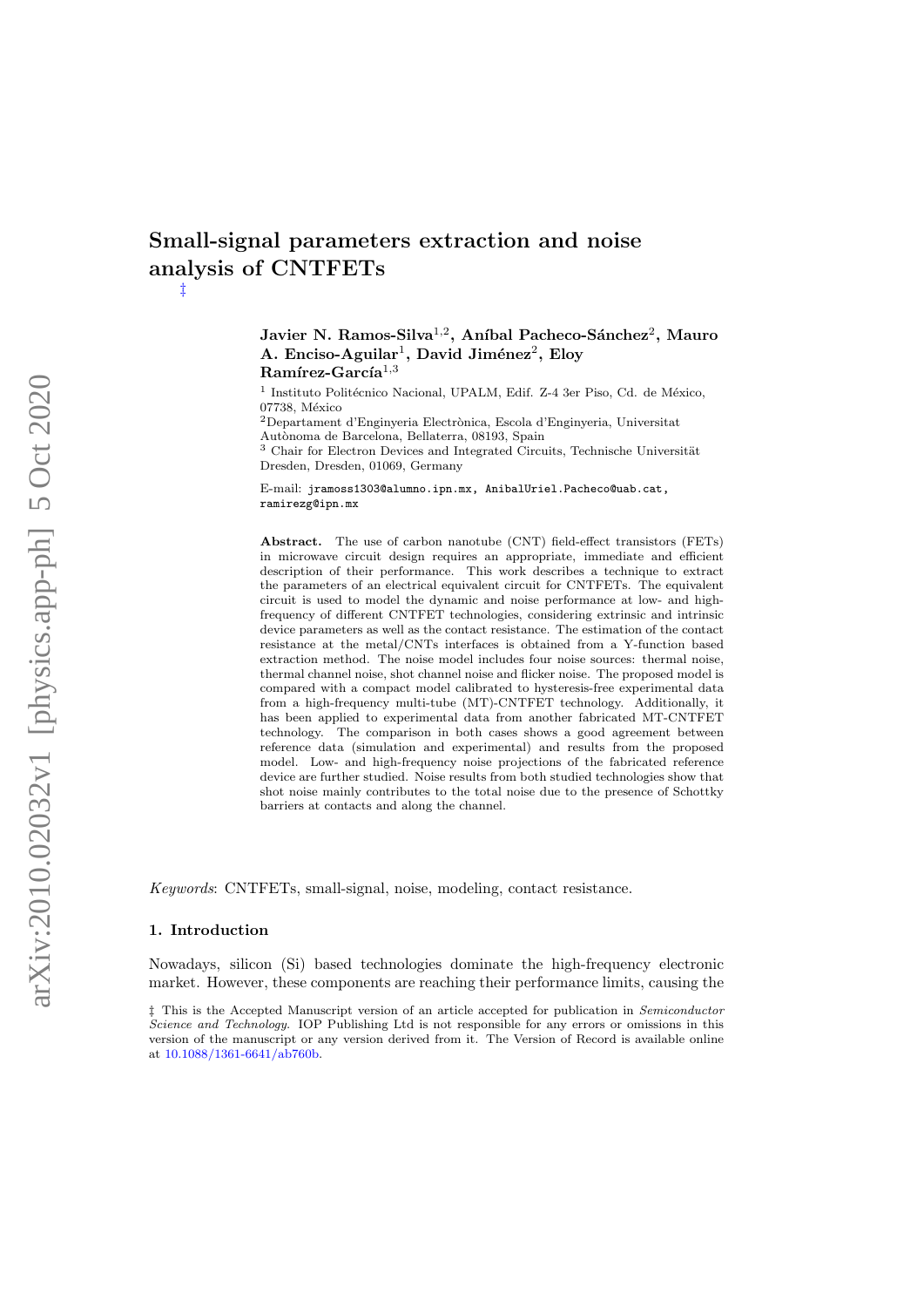search for new suitable solutions for high-performance applications, such as transistor technologies based on nanostructured materials. During the last years, carbon nanotube (CNT) field-effect transistors (FETs) have been studied in order to exploit their extraordinary inherent features, e.g., high-linearity [\[1–](#page-14-0)[4\]](#page-14-1), low high-frequency noise [\[5,](#page-14-2) [6\]](#page-14-3), quasi-ballistic transport and an outstanding gate control. Moreover, some projections refers to operation frequencies in the order of THz [\[7,](#page-14-4) [8\]](#page-14-5), as the technological process improve and the limitations due to the fabrication are minimized (e.g., parasitics, growth methods and alignment of CNTs).

Fabricated CNTFET technologies with an extrinsic operation frequency of around 100 GHz have been reported in the literature [\[9–](#page-14-6)[11\]](#page-14-7). These improvements have caused research efforts to develop radio-frequency (RF) applications using CNTFETs [\[12–](#page-14-8)[15\]](#page-14-9). The design of RF circuits based on CNTFET technologies requires a reliable compact model capable to reproduce the novel and unique behavior of the devices when these are used at circuit level computer-aided design. This compact model may help to understand and quantify the effect of parasitic elements on dynamic and noise performance. Also, this knowledge may highlight limitations in the fabrication process of the device, project ideal device performance at different bias conditions and can be useful to benchmark the device versus other technologies in specific scenarios.

The main problem related to the small-signal representation of an emergent transistor technology, such as CNTFETs, is the correct extraction of the parameters for the equivalent circuit, including the non-negligible contact resistances at metal/channel interfaces. As the development of a complete physics-based model for analog applications is challenging due to the presence of physical phenomena, such as potential barriers  $[13, 16]$  $[13, 16]$  $[13, 16]$  produced on the metal/CNT interface, as well as the non-linear behavior of the charge on the tubes [\[3,](#page-14-12) [16\]](#page-14-11), CNTFET compact modeling is usually done by a semi-physical  $[17, 18]$  $[17, 18]$  $[17, 18]$  or by a semi-empirical approach  $[19-21]$  $[19-21]$ , the latter is the approach followed here.

In this work, the equivalent circuit and the parameters extraction procedure, including the contact resistance extraction, are described in Section [2.](#page-1-0) The low- and high-frequency noise model as well as the description of the noise sources are presented in Section [3.](#page-5-0) The validation of the proposed model using a reference compact model is presented in Section [4.](#page-7-0) In Section [5](#page-10-0) the proposed approach is applied to experimental data from a fabricated top-gated MT-CNTFET technology. Finally some conclusions are provided in Section [6.](#page-12-0)

# <span id="page-1-0"></span>2. Small-signal equivalent circuit and parameters extraction

# 2.1. Electrical equivalent circuit description

Fig. [1](#page-2-0) introduces the equivalent circuit considered in this work, which is divided into three sections. The first one is the extrinsic part, which contains the parasitic parameters of the CNTFET, caused mainly by fabrication process issues, the second one is the intrinsic part, which represents the physical transport phenomena that occur inside the device through electrical parameters and the last one includes the contact resistances, related to the interfaces between CNTs in the channel and the metallic contacts, which are specially large in CNTFETs and can not be neglected due to their large impact in device performance [\[22,](#page-15-1) [23\]](#page-15-2).  $R_{\rm ga}$ ,  $R_{\rm da}$ ,  $R_{\rm sa}$ ,  $L_{\rm ga}$ ,  $L_{\rm da}$  and  $L_{\rm sa}$  are the extrinsic resistances and inductances associated to the access metallizations of the device for the gate, drain and source, respectively.  $C_{\text{gdp1}}$  and  $C_{\text{gdp2}}$  are the parasitic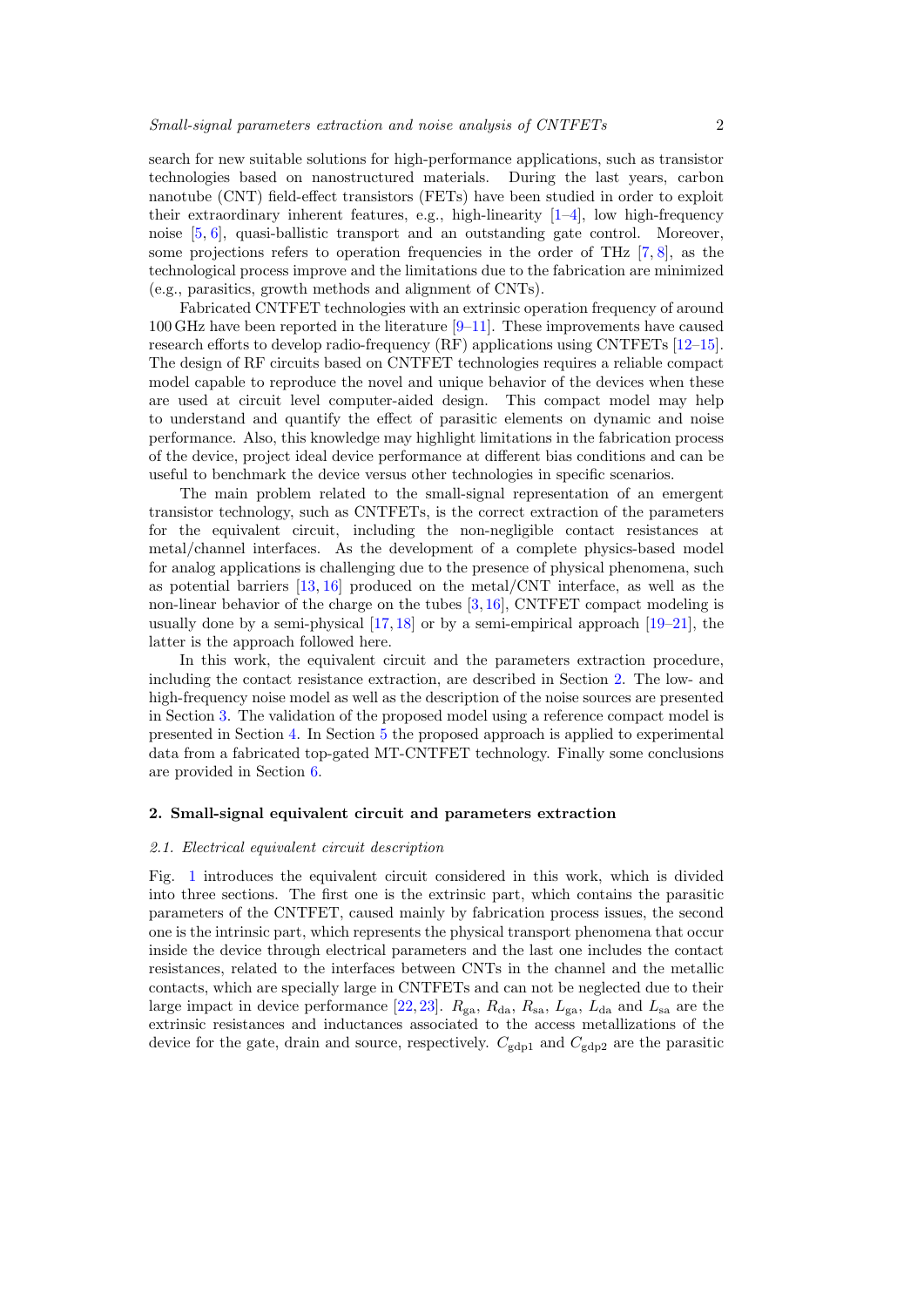capacitances between gate and drain  $C_{\text{dsp1}}$  and  $C_{\text{dsp2}}$  between drain and source and  $C_{\text{gsp1}}$  and  $C_{\text{gsp2}}$  between gate and source.  $R_{\text{dc}}$  and  $R_{\text{sc}}$  are the contact resistances at the drain and source, respectively. In contrast to the parasitic parameters, contact resistances can not be de-embedded using standard procedures and are one of the most important CNTFETs fabrication issues, associated to Schottky barriers at the contacts [\[16\]](#page-14-11), hence, in order to model accurately, the effect of contact resistances must be taken into account. The parameters related to the intrinsic part of the device are described as follows:  $g_{ds}$  is the channel or output conductance and  $g_m$  is the transconductance,  $C_{\text{gd}}$ ,  $C_{\text{gs}}$  and  $C_{\text{ds}}$  represent the intrinsic capacitances between the gate, drain and source and  $V_{\rm gs}$  is the intrinsic voltage between gate and source.

<span id="page-2-0"></span>

Figure 1: Equivalent circuit of a CNTFET considering the contact resistances associated to the metal/CNT interfaces (dashed blue boxes) and the intrinsic parameters (solid red box).

<span id="page-2-1"></span>In Fig. [2,](#page-2-1) each parameter of the equivalent circuit is associated to the components of the cross-section schematic view for a top-gated CNTFET.



Figure 2: Parameters of the equivalent circuit associated to the components of the cross-section schematic view for a top-gated CNTFET. The gray area represents highk oxide and the striped area the CNT-based channel.

## 2.2. Extraction of the extrinsic parameters

A small output signal of a CNTFET used as an amplifier, an immediate analog application, can be easily affected by the parasitic elements. Thus, it is important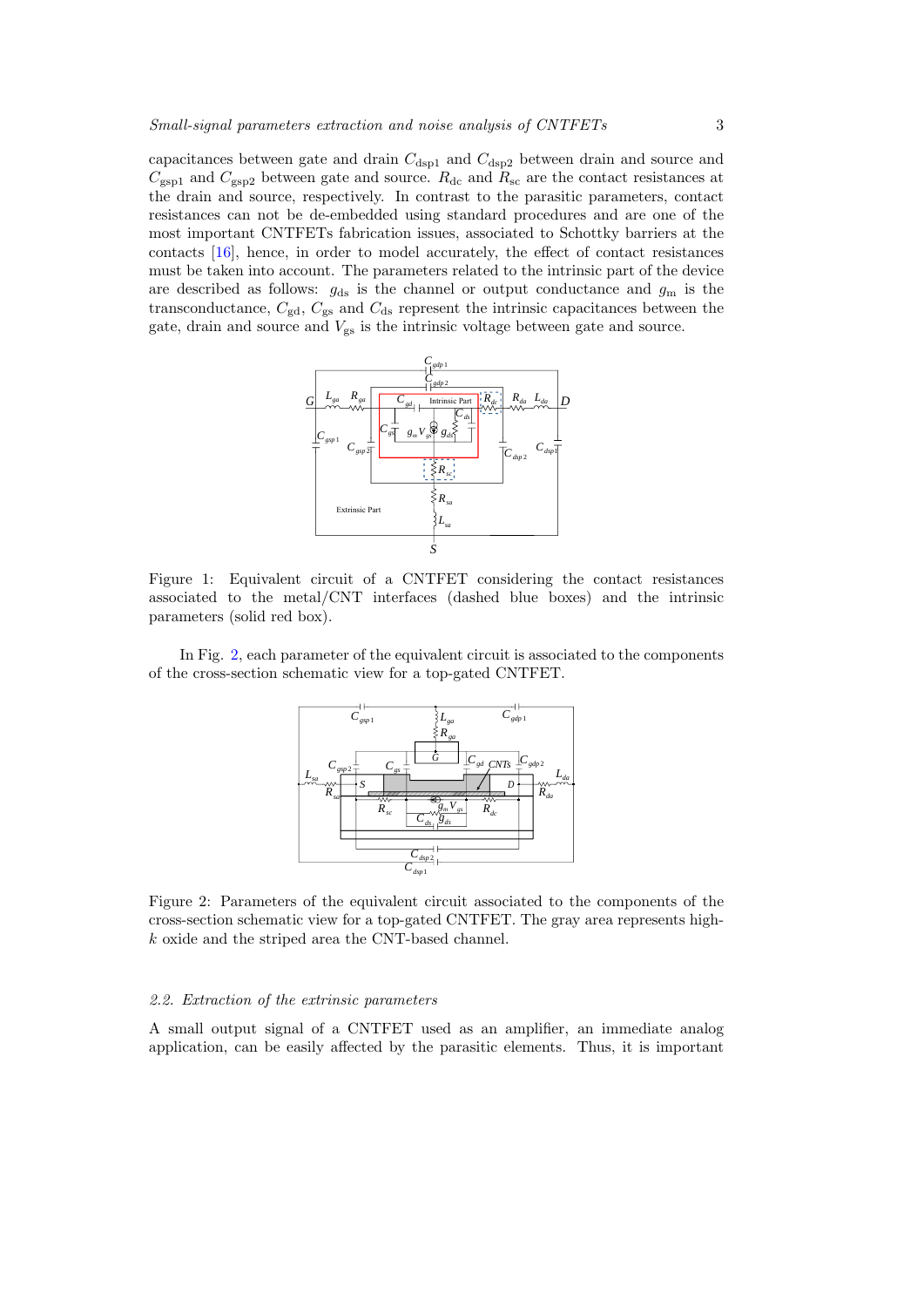to know appropriately the contribution of the extrinsic parameters and separate their contribution from that produced by the intrinsic parameters.

In order to extract correctly the extrinsic parameters of the device, it is necessary to use an accurate de-embedding procedure. The three-step parasitic de-embedding method is synthesized as in  $[24, 25]$  $[24, 25]$  $[24, 25]$  by equations [\(1\)](#page-3-0) to [\(4\)](#page-3-1).

<span id="page-3-0"></span>
$$
Y_{\text{Dem}} = \left( \left( Y_{\text{Raw}} - Y_{\text{E}} \right)^{-1} - Z_{\text{S}} \right)^{-1} - Y_{\text{I}},\tag{1}
$$

$$
Y_{\text{Open}} = ((Y_{\text{I}})^{-1} + Z_{\text{S}})^{-1} + Y_{\text{E}},
$$
\n(2)

$$
Y_{\text{Short}} = \left(Z_{\text{S}}^{-1}\right) + Y_{\text{E}},\tag{3}
$$

<span id="page-3-1"></span>
$$
Y_{\rm Pad} = Y_{\rm E},\tag{4}
$$

where  $Y_{\text{Open}}$ ,  $Y_{\text{Short}}$  and  $Y_{\text{Pad}}$  are the Y-parameters of an open, short and thru test structure, respectively.  $Y_{\rm E}$ ,  $Y_{\rm I}$  and  $Z_{\rm S}$  are the admittance outer-parasitics matrix, the admittance inner-parasitics matrix and the series-impedance parasitics matrix, respectively, (see Fig. 2 and eqs.  $(17)$  to  $(19)$  in  $[24]$ ).  $Y_{\text{Dem}}$  represents the deembedded Y -parameters. The three-step parasitic de-embedding method has been considered suitable to be applied to CNTFET characterization due to the high operation frequency expected in this technology  $[7-11]$  $[7-11]$  where an appropriate deembedding method can improve accuracy of the device experimental data [\[24,](#page-15-3) [26\]](#page-15-5).

Notice that the extracted extrinsic parameters do not consider the contribution of the contact resistances at the source and drain sides since these resistances are produced on the interface between CNTs and contact metallizations. Therefore, in order to have an accurate model for CNTFETs, the contribution of contact resistances is required to be removed by an additional process.

#### 2.3. Contact resistance extraction

The total contact resistance  $(R_{\rm C} = R_{\rm sc} + R_{\rm dc})$  is an electrical representation of the physical phenomena at the junction metal/CNT at both drain and source contacts. This is one of the main issues that limits CNTFETs performance, thus it has to be considered in an accurate model. Also, an appropriate extraction can provide information about the contact quality to improve fabrication process and to project the performance of an optimized technology.

In order to perform an accurate extraction of the contact resistance of CNTFETs, a Y-function based method, labeled as YFM<sub>2</sub> in [\[27\]](#page-15-6), has been considered [§](#page-3-2). In contrast to the transfer length method (TLM),  $YFM<sub>2</sub>$  does not require long CNT test structure [\[22\]](#page-15-1) and only standard transfer characteristics in the linear region and at low drain bias of the device are required to extract  $R<sub>C</sub>$ . Also, a physics-based validation has been provided for this method in [\[27\]](#page-15-6). Despite the extracted resistance is not bias dependent, it can be considered as a reference value for near bias points as well as an upper limit value of  $R<sub>C</sub>$  for the device working in the active region.

As is stated in [\[27\]](#page-15-6), in YFM<sub>2</sub> the  $R_C$  is extracted from the slope of  $\theta = \theta_0 + R_C\beta$ once  $\beta$ ,  $\theta$  and  $\theta_0$ , the degradation factor of low-field carrier mobility and the extrinsic and intrinsic reduction mobility carrier coefficient, respectively, are extracted from the Y-function obtained from the drain current equation described in [\[27\]](#page-15-6) (see eqs. 3 and 9 in [\[27\]](#page-15-6)).

<span id="page-3-2"></span><sup>§</sup> Notice that the Y-function is defined as  $Y = I_D g_m^{(-1/2)}$  and has no relation with the admittance parameters discussed along this manuscript.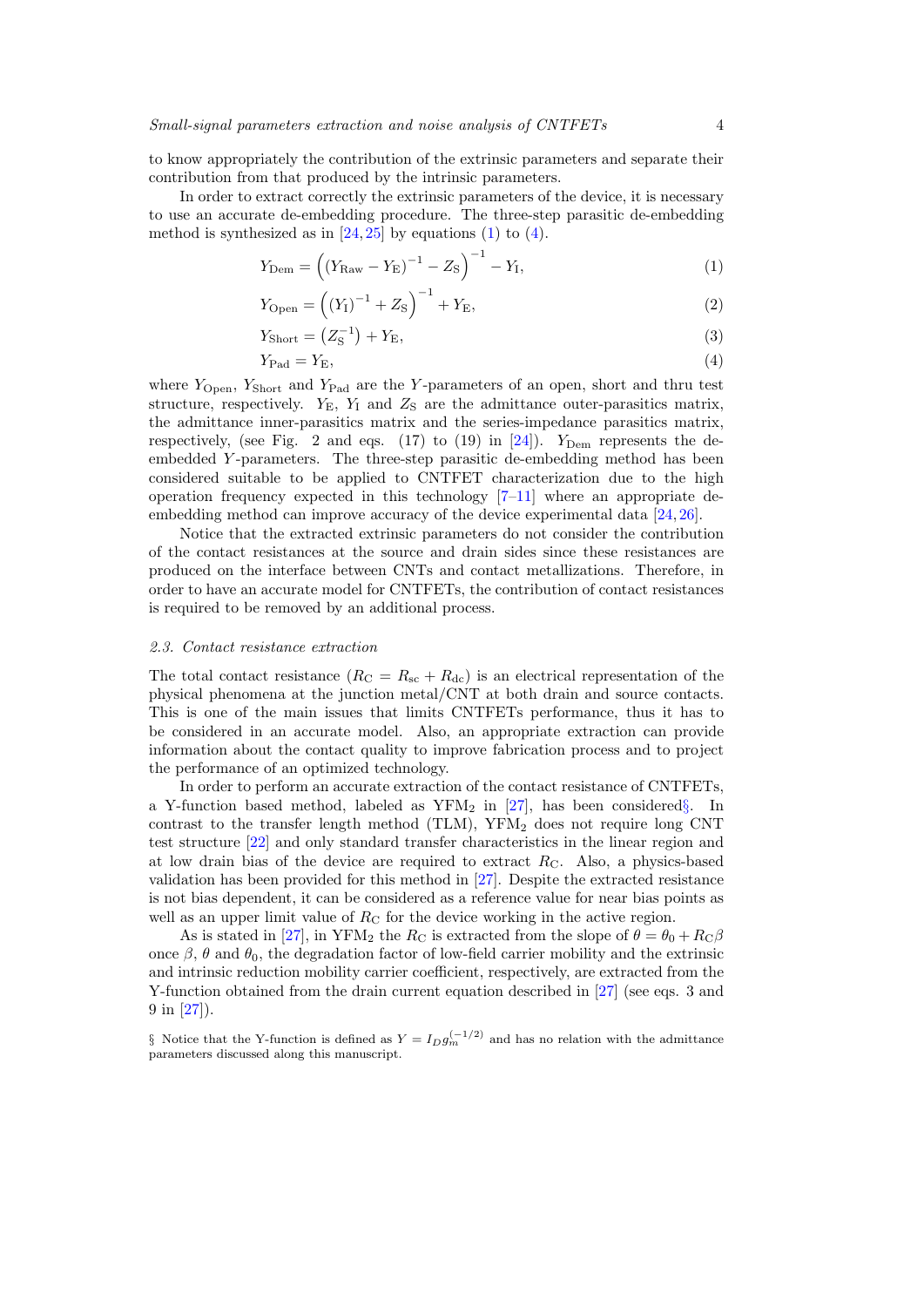### <span id="page-4-3"></span>2.4. Intrinsic parameters extraction

By considering the Π-like topology of the intrinsic part of the equivalent circuit shown in Fig. [1,](#page-2-0) the admittance Y -parameters have been used to characterize the two port network representation of the CNTFET as follows:

$$
Y_{i}(\omega) = \begin{bmatrix} y_{11,i} & y_{12,i} \\ y_{21,i} & y_{22,i} \end{bmatrix}
$$
  
= 
$$
\begin{cases} y_{11,i} = i\omega(C_{gs} + C_{gd}), \\ y_{12,i} = -i\omega C_{gd}, \\ y_{21,i} = g_{m} - i\omega C_{gd}, \\ y_{22,i} = g_{ds} + i\omega(C_{gd} + C_{ds}), \end{cases}
$$
 (5)

from which the intrinsic parameters can be obtained:

<span id="page-4-1"></span>
$$
g_{\mathbf{m}} = \text{Re}\{y_{21,i}\},\tag{6}
$$

<span id="page-4-4"></span>
$$
g_{\text{ds}} = \text{Re}\{y_{22,i}\},\tag{7}
$$

$$
C_{\rm ds} = \frac{\operatorname{Im}\{y_{22,i}\}}{\omega} - C_{\rm gd},\tag{8}
$$

<span id="page-4-2"></span>
$$
C_{\rm gd} = C_{\rm gs} = -\frac{\text{Im}\{y_{12,i}\}}{\omega}.
$$
\n(9)

Notice that the device electrostatics is considered symmetrical, i.e.,  $C_{gd}$  is identical to  $C_{\text{gs}}$ .

<span id="page-4-0"></span>In contrast to previous works [\[19–](#page-14-15)[21\]](#page-15-0), the approach used here is based on linear matrices in order to remove the contribution of the contact resistances from the de-embedded parameters. As Fig. [3](#page-4-0) shows,  $[Z_{R_{sc}}]$  is connected in series with the intrinsic part  $[Y_i]$ , while  $[ABCD_{R_{dc}}]$  is connected in a cascade topology.

$$
\frac{G}{C_{gs}} \frac{C_{gd}}{\left|\begin{array}{cc} \frac{1}{\sqrt{N_{gs}}}\left|\begin{array}{c} \frac{1}{\sqrt{N_{gs}}}\left|\begin{array}{c} \frac{1}{\sqrt{N_{gs}}}\left|\begin{array}{c} \frac{1}{\sqrt{N_{gs}}}\left|\begin{array}{c} \frac{1}{\sqrt{N_{gs}}}\left|\begin{array}{c} \frac{1}{\sqrt{N_{gs}}}\left|\begin{array}{c} \frac{1}{\sqrt{N_{gs}}}\left|\begin{array}{c} \frac{1}{\sqrt{N_{gs}}}\left|\begin{array}{c} \frac{1}{\sqrt{N_{gs}}}\left|\begin{array}{c} \frac{1}{\sqrt{N_{gs}}}\left|\begin{array}{c} \frac{1}{\sqrt{N_{gs}}}\left|\begin{array}{c} \frac{1}{\sqrt{N_{gs}}}\left|\begin{array}{c} \frac{1}{\sqrt{N_{gs}}}\left|\begin{array}{c} \frac{1}{\sqrt{N_{gs}}}\left|\begin{array}{c} \frac{1}{\sqrt{N_{gs}}}\left|\begin{array}{c} \frac{1}{\sqrt{N_{gs}}}\left|\begin{array}{c} \frac{1}{\sqrt{N_{gs}}}\left|\begin{array}{c} \frac{1}{\sqrt{N_{gs}}}\left|\begin{array}{c} \frac{1}{\sqrt{N_{gs}}}\left|\begin{array}{c} \frac{1}{\sqrt{N_{gs}}}\left|\begin{array}{c} \frac{1}{\sqrt{N_{gs}}}\left|\begin{array}{c} \frac{1}{\sqrt{N_{gs}}}\left|\begin{array}{c} \frac{1}{\sqrt{N_{gs}}}\left|\begin{array}{c} \frac{1}{\sqrt{N_{gs}}}\left|\begin{array}{c} \frac{1}{\sqrt{N_{gs}}}\left|\begin{array}{c} \frac{1}{\sqrt{N_{gs}}}\left|\begin{array}{c} \frac{1}{\sqrt{N_{gs}}}\left|\begin{array}{c} \frac{1}{\sqrt{N_{gs}}}\left|\begin{array}{c} \frac{1}{\sqrt{N_{gs}}}\left|\begin{array}{c} \frac{1}{\sqrt{N_{gs}}}\left|\begin{array}{c} \frac{1}{\sqrt{N_{gs}}}\left|\begin{array}{c} \frac{1}{\sqrt{N_{gs}}}\left|\begin{array}{c} \frac{1}{\sqrt{N_{gs}}}\left|\begin{array}{c} \frac{1}{\sqrt{N_{gs}}}\left|\begin{array}{c} \frac{1}{\sqrt{N_{gs}}}\left|\begin{array}{c}
$$

Figure 3: Intrinsic part of the equivalent circuit and contact resistances matrix expressions used to extract the intrinsic Y-parameters from de-embedded Yparameters.

Then, using the following equations, where the operator  $\rightarrow$  implies a matrix transformation, intrinsic admittance parameters can be obtained from de-embedded parameters.

$$
[Z_{i,R_{dc}}] = [Z_{Dem}] - [Z_{R_{sc}}],
$$
\n(10)

$$
[Z_{i,R_{dc}}] \to [ABCD_{i,R_{dc}}],\tag{11}
$$

$$
[ABCD_i] = \frac{[ABCD_{i,R_{\rm dc}}]}{[ABCD_{R_{\rm dc}}]},\tag{12}
$$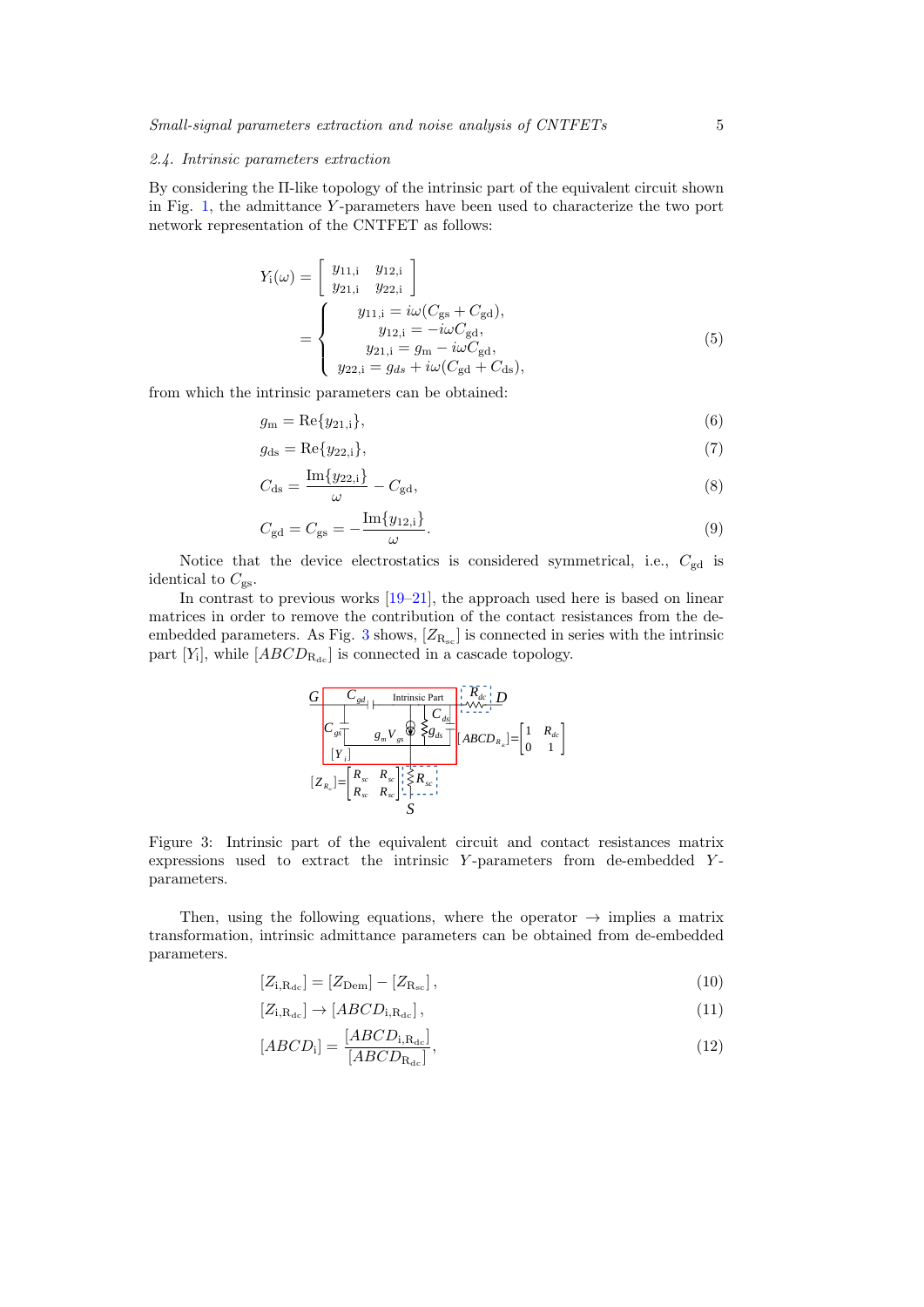Small-signal parameters extraction and noise analysis of CNTFETs 6

$$
[ABCD_i] \to [Y_i]. \tag{13}
$$

Once  $[Y_i]$  is known, intrinsic parameters can be obtained directly from equations [\(6\)](#page-4-1) to [\(9\)](#page-4-2).

# <span id="page-5-0"></span>3. Low- and high-frequency noise model for CNTFETs

Four different noise sources have been considered in this work: thermal noise associated to resistive elements, shot channel noise due to the Schottky junctions, thermal channel noise associated to an equivalent noise temperature and flicker noise  $(1/f)$ , mostly present at low frequencies. Details related to each noise source are presented below.

### 3.1. Thermal noise in resistive elements

The thermal noise in resistive elements of the equivalent circuit, as a result of the movement of the free carriers inside the conductive material [\[28\]](#page-15-7), can be described by its power spectral density as:

$$
S_{\rm T} = \frac{\bar{i}_{\rm T}^2}{\Delta f} = \frac{4k_{\rm B}T}{R},\tag{14}
$$

where  $k_B$  is the Boltzmann constant, R is the resistance,  $\Delta f$  is the noise bandwidth, which is considered equal to one for all cases in this work and  $T$  is the absolute temperature. Each resistance present in the equivalent circuit has a characteristic power spectral density to describe its produced thermal noise.

## 3.2. Shot channel noise

The carrier injection in CNTFETs will be affected as a consequence of the potential barriers in the channel  $[5, 29, 30]$  $[5, 29, 30]$  $[5, 29, 30]$  $[5, 29, 30]$  $[5, 29, 30]$ . The carrier injection through the potential barrier, when a low carrier density is present in the channel, follows a Poisson's probability distribution. The result is a power spectral density associated to the shot noise represented in equation [\(15\)](#page-5-1) where q is the electron charge,  $I<sub>D</sub>$  is the drain current and  $F$  the Fano Factor, which represents the compression of the shot noise as a result of the correlation between successive carriers injections in the potential barriers [\[31\]](#page-15-10). When no correlation exists  $F$  is equal to one, as it has been considered in this work.

<span id="page-5-1"></span>
$$
S_{\text{shot}} = \frac{\vec{i}_{\text{shot}}^2}{\Delta f} = 2qI_{\text{D}}F. \tag{15}
$$

## 3.3. Thermal channel noise

The relaxed channel length (e.g.,  $L_{ch} > 300 \,\text{nm}$ ) [\[1,](#page-14-0) [9,](#page-14-6) [32\]](#page-15-11) and the large density of tubes in high-frequency CNTFETs, as well as the bias near saturation required for the dynamic performance of these devices, induce the activation of scattering mechanisms of acoustic and optical phonons, hence, non-ideal ballistic transport exists in these devices and the channel resistance can not be neglected [\[27\]](#page-15-6). As a result of this channel resistance, thermal channel noise spectral power density is considered as in the Pospieszalski model [\[33\]](#page-15-12). The corresponding expression, based on drift-diffusion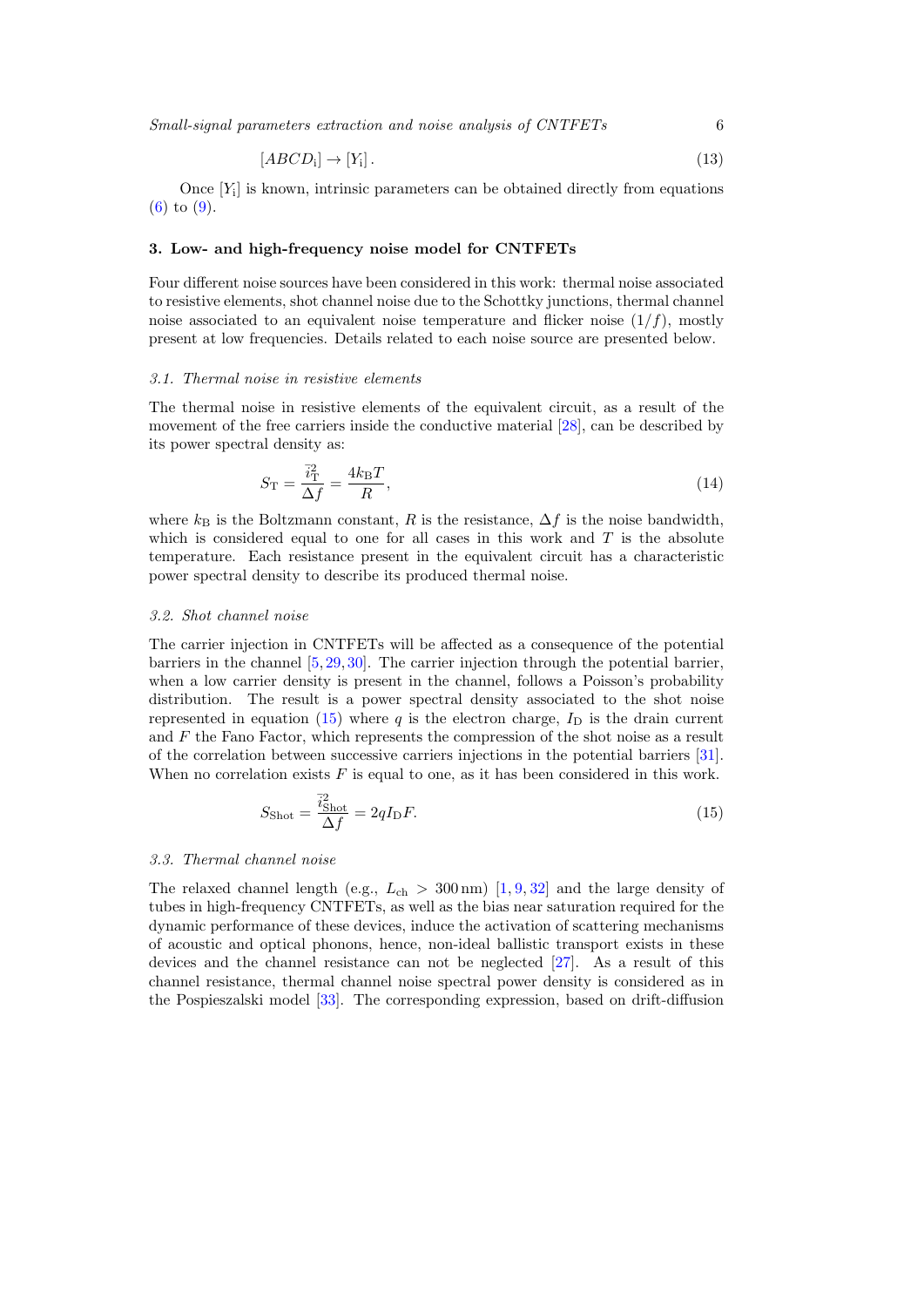theory and applied here to CNTFETs due to the transport conditions described above, is shown in equation [\(16\)](#page-6-0).

<span id="page-6-0"></span>
$$
S_{\rm TCh} = \frac{\bar{i}_{\rm TCh}^2}{\Delta f} = 4k_{\rm B}T_{\rm d}g_{\rm ds}.
$$
\n(16)

An equivalent noise temperature  $(T_d)$ , associated to the output conductance, is needed to describe the thermal channel noise. Equation [\(17\)](#page-6-1) describes the equivalent noise temperature  $T<sub>d</sub>$  [\[34\]](#page-15-13), as it can be noticed,  $T<sub>d</sub>$  is independent to the frequency and only depends on the room temperature and the relation between  $g<sub>m</sub>$  and  $g<sub>ds</sub>$ .

<span id="page-6-1"></span>
$$
T_{\rm d} = \left(1 + \frac{g_{\rm m}}{g_{\rm ds}}\right) T_{\rm amb}.\tag{17}
$$

Considering a model for thermal noise in the channel explicitly for CNTFETs in this study contrasts with other approaches where such phenomenon is not considered  $[5,6]$  $[5,6]$  or is implicit in the description of the transport through a transmission probability [\[17,](#page-14-13) [18\]](#page-14-14).

# 3.4. Flicker noise  $(1/f)$

Flicker noise presents an inversely proportional power spectral density as a function of the frequency. Previous studies refer that flicker noise is specially large in CNTFETs [\[30,](#page-15-9) [35–](#page-15-14)[37\]](#page-15-15) and it is related to the total number of charge carriers [\[35\]](#page-15-14).

The power spectral density of the flicker noise is described in equation [\(18\)](#page-6-2). In this equation  $A_H$  represents the noise amplitude which scales the noise contribution and is equal to the relation between the Hooge's constant  $(a_H)$ , dependent on the scattering channel mechanisms, and the number of charge carriers in the channel  $(n)$  [\[38\]](#page-15-16). On the other hand,  $a_H$  is an empirical parameter which is commonly in the order between  $10^{-4}$  and  $10^{-3}$  for non-optimized materials [\[39\]](#page-15-17) as is the CNTFETs case. For this work the chosen value was  $a_H = 2 \times 10^{-4}$ . Notice that a dominant mobility variation mechanism has been considered here to describe the flicker noise.

<span id="page-6-2"></span>
$$
S_{1/f} = \frac{\bar{i}_{1/f}^2}{\Delta f} = A_{\rm H} \frac{I_{\rm D}^2}{f} = \frac{a_{\rm H}}{n} \frac{I_{\rm D}^2}{f}.
$$
\n(18)

<span id="page-6-3"></span>Once that all proposed noise sources are known these can be added to the electrical equivalent circuit as shows Fig. [4.](#page-6-3)



Figure 4: Intrinsic part of the equivalent circuit with the noise sources: shot noise, thermal channel noise and  $1/f$  noise. Thermal noise is considered in all resistive parameters of the equivalent circuit shown in Fig. [2.](#page-2-1)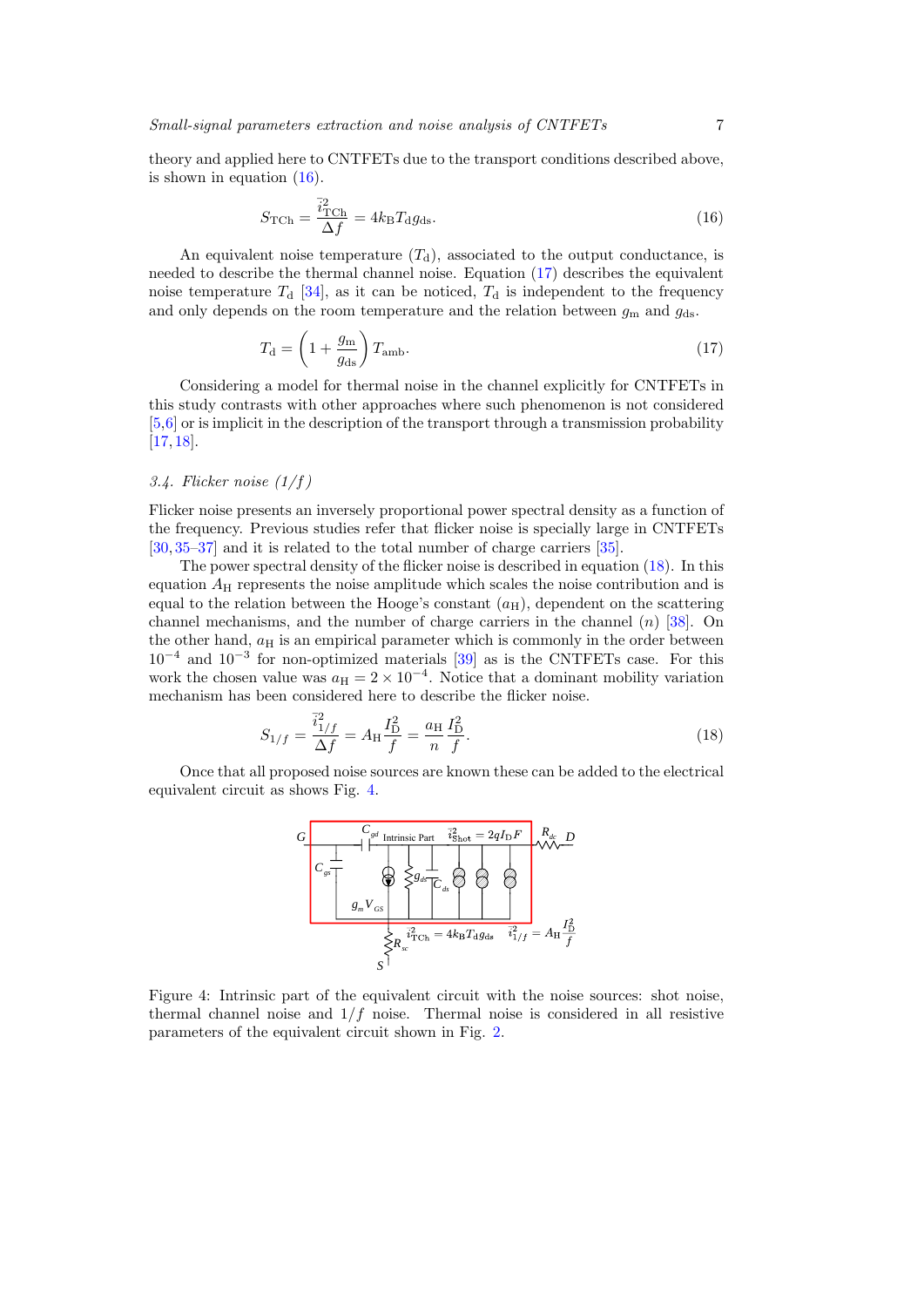## Small-signal parameters extraction and noise analysis of CNTFETs 8

As it can be noticed, the considered noise model is related to the small-signal model presented before and as a result of that, accurate projections for dynamic and noise CNTFETs performance are only possible if all parameters are extracted appropriately. Thus, a correct extraction of contact resistance is mandatory in order to achieve a good approximation to CNTFETs performance.

# <span id="page-7-0"></span>4. Validation of the proposed model using a reference compact model

## 4.1. Initial reference data

The compact model used as a reference in this work [\[17,](#page-14-13) [18\]](#page-14-14), which is called CCAM, has been originally calibrated to hysteresis-free experimental data from a CNTFET technology presented elsewhere [\[32\]](#page-15-11). Specifically, the top-gated device used as a reference for this work has a device channel length  $(L_{ch})$  of around 700 nm and a gate length  $(L_g)$  of around 250 nm. The device has eight gate fingers of 50 µm each one forming a total device width  $(w_g)$  of approximately 400 µm. The semiconductingto-metallic (s:m) CNT ratio is 3:1 with around 3000 CNTs randomly distributed in channel and grown via chemical vapor deposition  $(CVD)$  on  $SiO<sub>2</sub>$ . Metallic contacts of the device are made from Pd/Ti. Details on the fabrication process can be found in [\[32\]](#page-15-11).

In order to perform the extraction of the associated equivalent circuit parameters, results obtained from the reference compact model have been used. The contribution of metallic tubes has been turned-off for this study in order to work with the bestcase scenario. The bias point has been chosen at  $V_{\text{GS}} = 1 \,\text{V}$  and  $V_{\text{DS}} = 3 \,\text{V}$  since an optimal high-frequency performance has been found out for this technology under such conditions [\[12\]](#page-14-8). The transit frequency  $(f_t)$  and maximum oscillation frequency  $(f_{\text{max}})$ obtained with the reference model for the considered DC bias point are 9.8 GHz and 27.9 GHz, respectively. By using CCAM, the S-parameters of the device have been simulated from 1 GHz to 30 GHz as shown in Fig. [5.](#page-7-1) These results have been used as the starting point to extract the parameters of the equivalent circuit (see Fig. [1\)](#page-2-0) for this device by using the methodology presented in Section [2.](#page-1-0)



<span id="page-7-1"></span>Figure 5: S-parameters of the reference technology obtained from CCAM at  $V_{\text{GS}} = 1 \text{ V}$ and  $V_{\text{DS}} = 3 \text{ V}$ .

#### 4.2. Parameters extraction results

In this case, the extrinsic parameters have been obtained directly from CCAM, where access resistances and inductances have been neglected, since pad-de-embedding data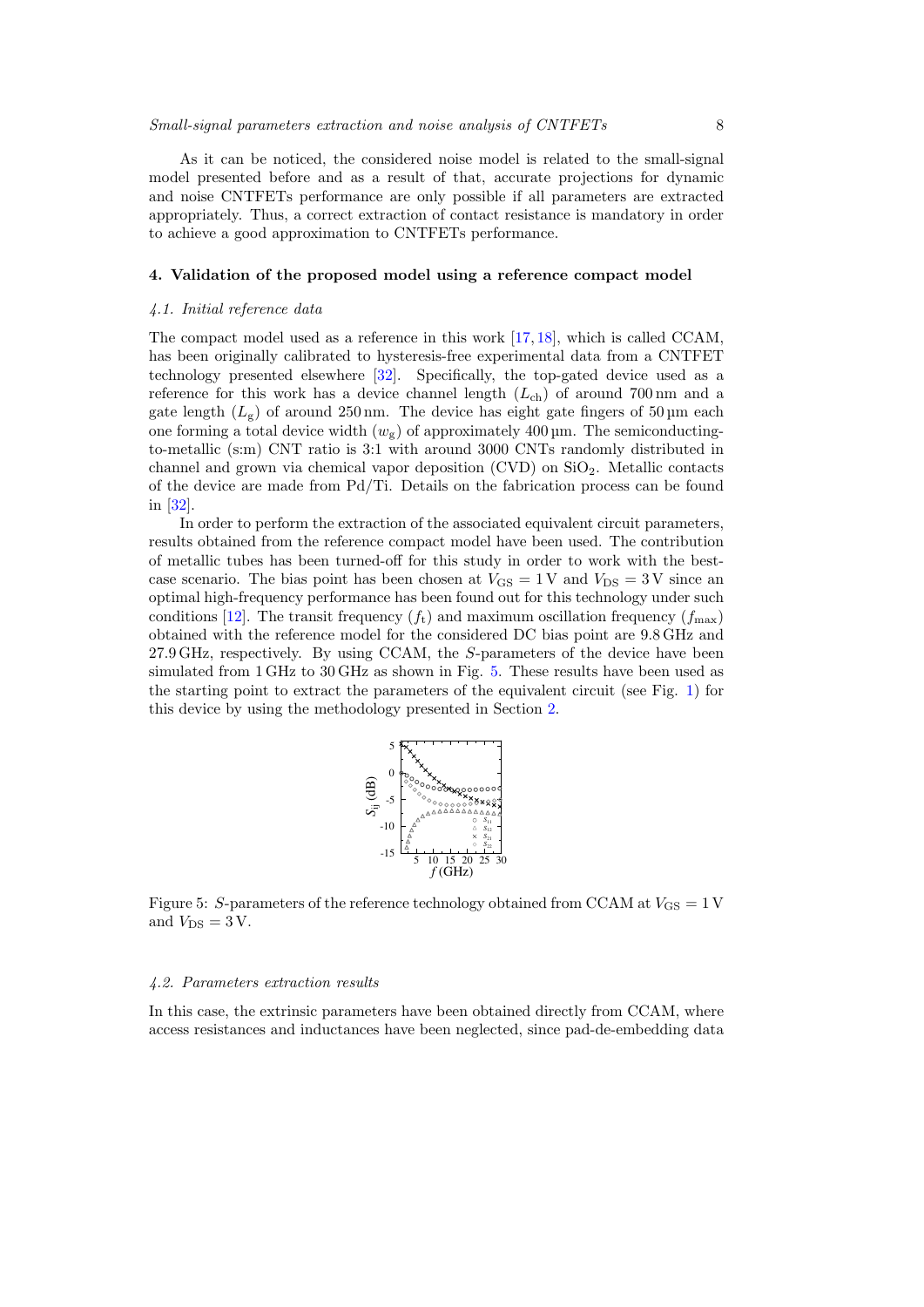is used for the original calibration [\[17\]](#page-14-13). The extrinsic parameters are summarized in Table [1.](#page-9-0)

<span id="page-8-0"></span>Regarding to the contact resistance extraction, Fig. [6](#page-8-0) shows the transfer characteristics of the device simulated with the reference compact model. Red lines in Fig. [6](#page-8-0) represent the drain current calculated with a drift-diffusion approach (see Eq. (3) in [\[27\]](#page-15-6)) considering  $R_C \sim 39 \Omega$ , extracted using YFM<sub>2</sub>.



Figure 6: Transfer characteristics of the device at low drain voltage simulated with CCAM (black markers) and the drain current calculated using the extracted values from YFM<sub>2</sub> considering  $R_C \sim 39 \Omega$  (solid red lines).

The device exhibit an  $n$ -type behavior, i.e., carriers are injected from the source to the channel, which causes a larger impact of the potential barrier at the source on the device performance. Considering the latter, a distribution of the total contact resistance is proposed as follows:  $R_{dc} = 12 \Omega$  and  $R_{sc} = 27 \Omega$ . These values are confirmed by a fitting procedure involving the noise performance developed in Section [4.3.](#page-9-1)

Then intrinsic parameters have been extracted following the proposed procedure (see Section [2.4\)](#page-4-3). Parameters of the extracted equivalent circuit are summarized in Table [1.](#page-9-0)

In order to demonstrate the feasibility of the extracted transconductance and output conductance, these have been compared with results from equations for traditional FETs considering a non-negligible contact resistance with no biasdependence (equations [\(19\)](#page-8-1) and [\(20\)](#page-8-2)). Such equations have described properly different FET technologies, regardless the channel length, in saturation and linear regimes [\[40\]](#page-15-18).

<span id="page-8-1"></span>
$$
g_{\rm m} = \frac{g'_{\rm m}}{1 - g'_{\rm m} R_{\rm sc} - g'_{\rm ds} (R_{\rm sc} + R_{\rm dc})},\tag{19}
$$

<span id="page-8-2"></span>
$$
g_{\rm ds} = \frac{g'_{\rm ds}}{1 - g'_{\rm m} R_{\rm sc} - g'_{\rm ds} (R_{\rm sc} + R_{\rm dc})}.
$$
 (20)

 $g'_{\rm m}$  and  $g'_{\rm ds}$  can be obtained from de-embedded data ( $Y_{\rm Dem}$ , see eq. [\(1\)](#page-3-0)) using equations [\(6\)](#page-4-1) and [\(7\)](#page-4-4), respectively. In this case, as a result of the hysteresis-free data,  $g'_{\rm m}$  and  $g'_{\rm ds}$  can also be obtained from DC curves. A comparison between extracted and calculated results of  $g<sub>m</sub>$  and  $g<sub>ds</sub>$  shows that both results are equal, therefore both approaches to obtain these intrinsic parameters are valid.

Notice that the charge and current transport are described in this work by relations based on the admittance device parameters (see Eqs.  $(6)$  to  $(9)$ ) in contrast to CCAM where such phenomena have been described by semi-empirical expressions. Hence, the approach presented here is expected to be more efficient for immediate characterization purposes.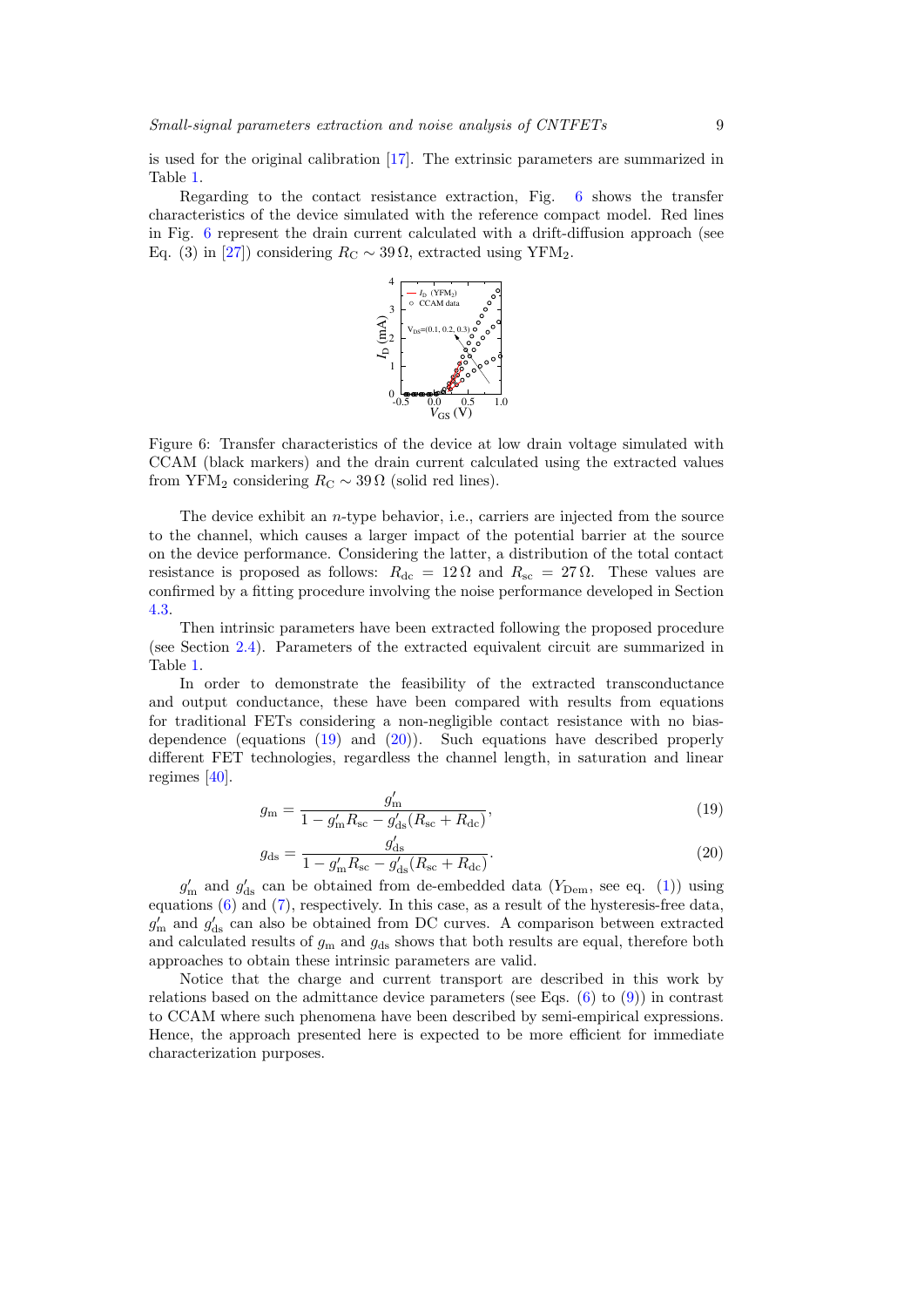| Parameter               | Extracted value | Optimized value |  |  |
|-------------------------|-----------------|-----------------|--|--|
| Intrinsic part          |                 |                 |  |  |
| $g_{\rm m}$ (mS)        | 47.93           | 47.93           |  |  |
| $g_{\text{ds}}$ (mS)    | 2.89            | 2.89            |  |  |
| $C_{\text{gd}}$ (fF)    | 104.12          | 104.12          |  |  |
| $C_{\rm gs}$ (fF)       | 104.12          | 104.12          |  |  |
| $C_{\rm ds}$ (fF)       | 27.31           | 27.31           |  |  |
| Contact resistance      |                 |                 |  |  |
| $R_{\rm sc}(\Omega)$    | 27              | 27              |  |  |
| $R_{\text{dc}}(\Omega)$ | 12              | 12              |  |  |
| Extrinsic part          |                 |                 |  |  |
| $C_{\rm gdp1}$ (fF)     | 30              | 30              |  |  |
| $C_{\rm gdp2}$ (fF)     | 30              | 30              |  |  |
| $C_{\rm dsp1}$ (fF)     | 20              | 30              |  |  |
| $C_{\rm{dsp2}}$ (fF)    | 0               | 0               |  |  |
| $C_{\rm gsp1}$ (fF)     | 0               | 70              |  |  |
| $C_{\text{crs}p2}$ (fF) | 80              | 80              |  |  |

<span id="page-9-0"></span>Table 1: Comparison of the extracted and optimized values of the equivalent circuit.

\*Extracted extrinsic parameters have been obtained directly from CCAM calibration data. Access resistances and inductances have been neglected during CCAM calibration process.

#### <span id="page-9-1"></span>4.3. Results and discussion

The corresponding simulation of the electrical equivalent circuit has been implemented using Keysight Advanced Design System (ADS) from the extracted values of the Table [1.](#page-9-0) The considered bias point is  $V_{\text{GS}} = 1$  V and  $V_{\text{DS}} = 3$  V resulting in  $I_D = 0.015$  A.

At frequencies up to  $f_t$ , which is around 9.8 GHz, the performance of S-parameters is similar for both CCAM and the extracted equivalent circuit. However, at frequencies higher than  $f_t$ , the difference between results from CCAM and from the equivalent circuit increases (not shown here). Due to this difference, mainly caused by extrinsic parameters, an optimization has been performed in order to find a good agreement. The optimization procedure consists in minimizing the difference between dynamic and noise results from the proposed model and reference data by fitting only extrinsic parameters, this has been done using the optimization tools of ADS based on a leastsquares error-function [\[41,](#page-15-19) [42\]](#page-15-20). Extracted and optimized parameters for the electrical equivalent circuit are compared in Table [1.](#page-9-0)

Table [1](#page-9-0) shows that only two extrinsic parameters have changed as a result of the optimization process. A good agreement has been found for results from CCAM and from the proposed equivalent circuit for S-parameters as well as for noise parameters (only  $NF$  and  $NF_{\text{min}}$  are shown here) when optimized values are considered as shown in Figs. [7\(](#page-10-1)a) and [7\(](#page-10-1)b). A correct distribution of the total contact resistance allows a good agreement of S-parameters and noise results from equivalent circuit and from CCAM. From Fig. [7\(](#page-10-1)b) it can be observed that a good agreement between equivalent circuit and CCAM has been found for frequencies commonly used for circuit design  $\mathcal{Q}2.4/5$  GHz: for the proposed model  $NF = 8.58/8.59$  dB and  $NF_{\text{min}} = 1.46/2.67$  dB while for CCAM  $NF = 8.84/8.47$  dB and  $NF_{\text{min}} = 1.29/2.29$  dB.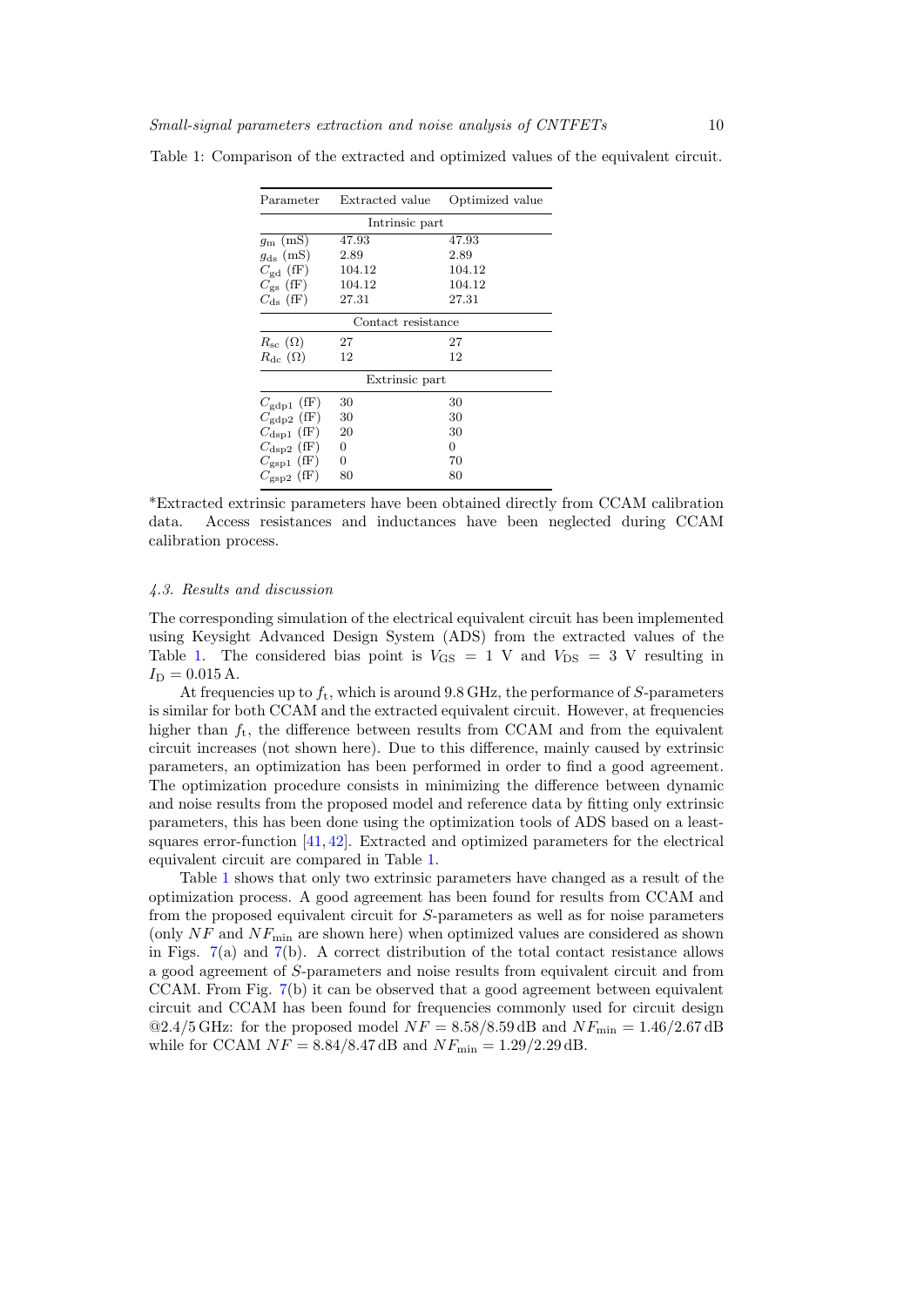<span id="page-10-1"></span>

Figure 7: Comparison of the (a) S-parameters and (b)  $NF$  and  $NF_{\text{min}}$ , results from CCAM (markers) and results of the proposed model considering optimized parameters (lines) for  $V_{\text{GS}} = 1$  V and  $V_{\text{DS}} = 3$  V.

<span id="page-10-2"></span>From noise results depicted in Fig. [8](#page-10-2) it has been shown that shot noise mainly contributes to the total noise over all frequency range. This trend has been reported in  $[6,30,43]$  $[6,30,43]$  $[6,30,43]$ , while flicker noise does at low frequencies, the same trend has been found in [\[30,](#page-15-9) [35](#page-15-14)[–37\]](#page-15-15).



Figure 8: (a)  $NF$  and (b)  $NF_{min}$  for: CCAM (solid black lines), equivalent circuit with the four noise sources (dotted red lines in the electronic version), without  $1/f$ noise (cut blue lines in the electronic version), without  $1/f$  nor thermal channel noise (cut-dotted green lines in the electronic version) and without  $1/f$  noise nor thermal channel noise nor shot noise (dotted gray lines).

#### <span id="page-10-0"></span>5. Characterization of a fabricated device

The proposed methodology and model have been also applied to experimental data from a fabricated top-gated MT-CNTFET which is detailed in [\[19\]](#page-14-15). Extrinsic transit frequency  $(f_{t,e})$  and extrinsic maximum oscillation frequency  $(f_{\text{max},e})$  obtained from measured S-parameters are  $\sim$  5 GHz and  $\sim$  9 GHz, respectively. An intrinsic  $f_{\text{t,i}} \sim 30 \text{ GHz}$  has been calculated for the device in [\[19\]](#page-14-15). The device has a gate length of 700 nm and channel width of 100 µm, its channel incorporates a large number of aligned SW-CNTs grown by CVD with a nanotube density of  $5 \text{ CNTs}/\mu \text{m}$  and a s:m ratio of 3:1. Metallic contacts were made from Ti/Au by a photolithography process in a ground-signal-ground  $(GSG)$  configuration. The transistor has a  $p$ -like behavior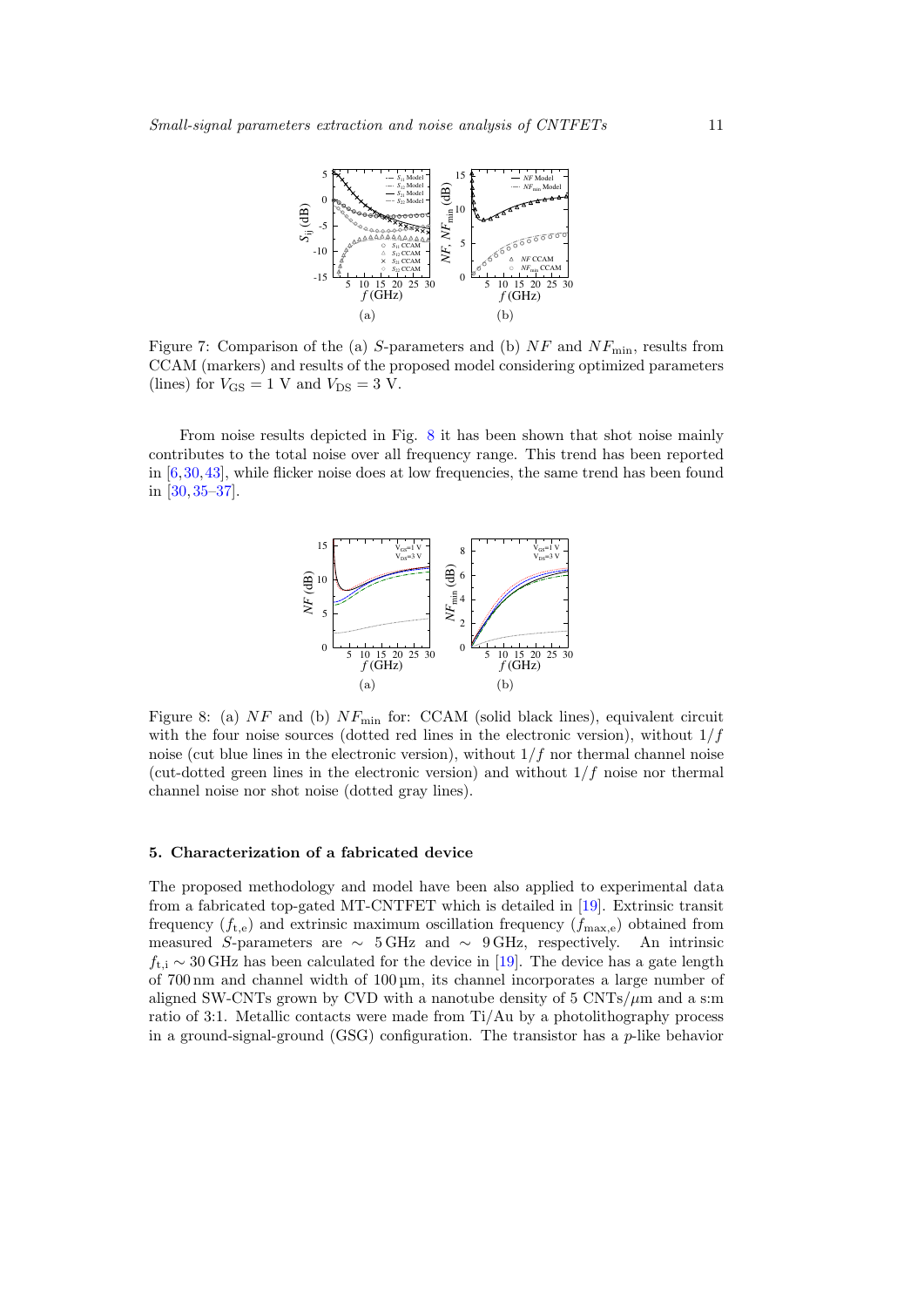and the chosen bias point was  $V_{DS} = -1$  V and  $V_{GS} = 0$  V. Measurements on test "open" structures have been reported in [\[19\]](#page-14-15).

<span id="page-11-0"></span>Contact resistances have been extracted from transfer characteristics obtained using reported measured output characteristics [\[19\]](#page-14-15). It is important to notice that the value of contact resistance has not been reported and hysteresis has been neglected in [\[19\]](#page-14-15). Fig. [9](#page-11-0) shows transfer characteristics of the device and the  $I_D$  calculated with the YFM<sub>2</sub> method [\[27\]](#page-15-6). The extracted value of contact resistance was  $R_C \sim 74.9 \Omega$  and the contribution of each contact has been considered as identical, i.e.,  $R_{\text{dc}} = R_{\text{sc}} = R_{\text{C}}/2$ .



Figure 9: Transfer characteristics extracted from output measured characteristics of a MT-CNTFET reported in [\[19\]](#page-14-15) (black markers) and  $I<sub>D</sub>$  calculated using the extracted values from YFM<sub>2</sub> considering  $R_C \sim 74.9 \Omega$  (solid red lines).

A comparison between the S-parameters obtained from the proposed model and experimental data from [\[19\]](#page-14-15) is shown in Fig. [10.](#page-12-1) A good agreement has been achieved using the proposed methodology and the optimizing process in which only four extrinsic parameters have been fitted. In contrast with the equivalent circuit in [\[19\]](#page-14-15), whose parameters have been extracted only by fitting the data and no extrinsic parameters have been treated, in this work an extraction procedure for both the intrinsic and the extrinsic parameters along contact resistances, has been considered. Table [2](#page-13-0) shows extracted values and a comparison with the equivalent circuit values in [\[19\]](#page-14-15).

Moreover, the noise model provides the projection of the device noise performance as shown in Fig.  $11(a)$  $11(a)$ . Experimental noise data reported in [\[6\]](#page-14-3) for a device from the technology described in [\[32\]](#page-15-11) indicates similar noise results. Both devices have been biased in the active transistor region. Reference [\[6\]](#page-14-3) reported a measured  $NF_{\text{min}}$  = 3.5 dB at 1 GHz and the proposed model based on experimental data from [\[19\]](#page-14-15) shows a  $NF_{\text{min}} = 2.2 \text{ dB}$  at the same frequency. The noise performance improvement of [\[19\]](#page-14-15) in comparison to experimental data from [\[6\]](#page-14-3) can be related to different fabrication processes, e.g., the device reported in [\[6,](#page-14-3)[32\]](#page-15-11) has a channel formed by misaligned CNTs, whereas the device in [\[19\]](#page-14-15) has a channel formed by aligned CNTs.

In addition, Fig. [11\(](#page-12-2)b) shows  $h_{21}$  for both: experimental data from [\[19\]](#page-14-15) and equivalent circuit. In both cases the cut-off frequency is close to 5 GHz. Studies considering only the intrinsic part and the contact resistances of the device, i.e., without extrinsic parameters, have been made and the corresponding results can be observed in Fig.  $11(b)$  $11(b)$ . As it is mentioned in [\[19\]](#page-14-15) the intrinsic cut-off frequency is close to 30 GHz. In contrast to the equivalent circuit proposed in [\[19\]](#page-14-15) in this work the intrinsic part of the equivalent circuit can reproduce the projected free-parasitic performance.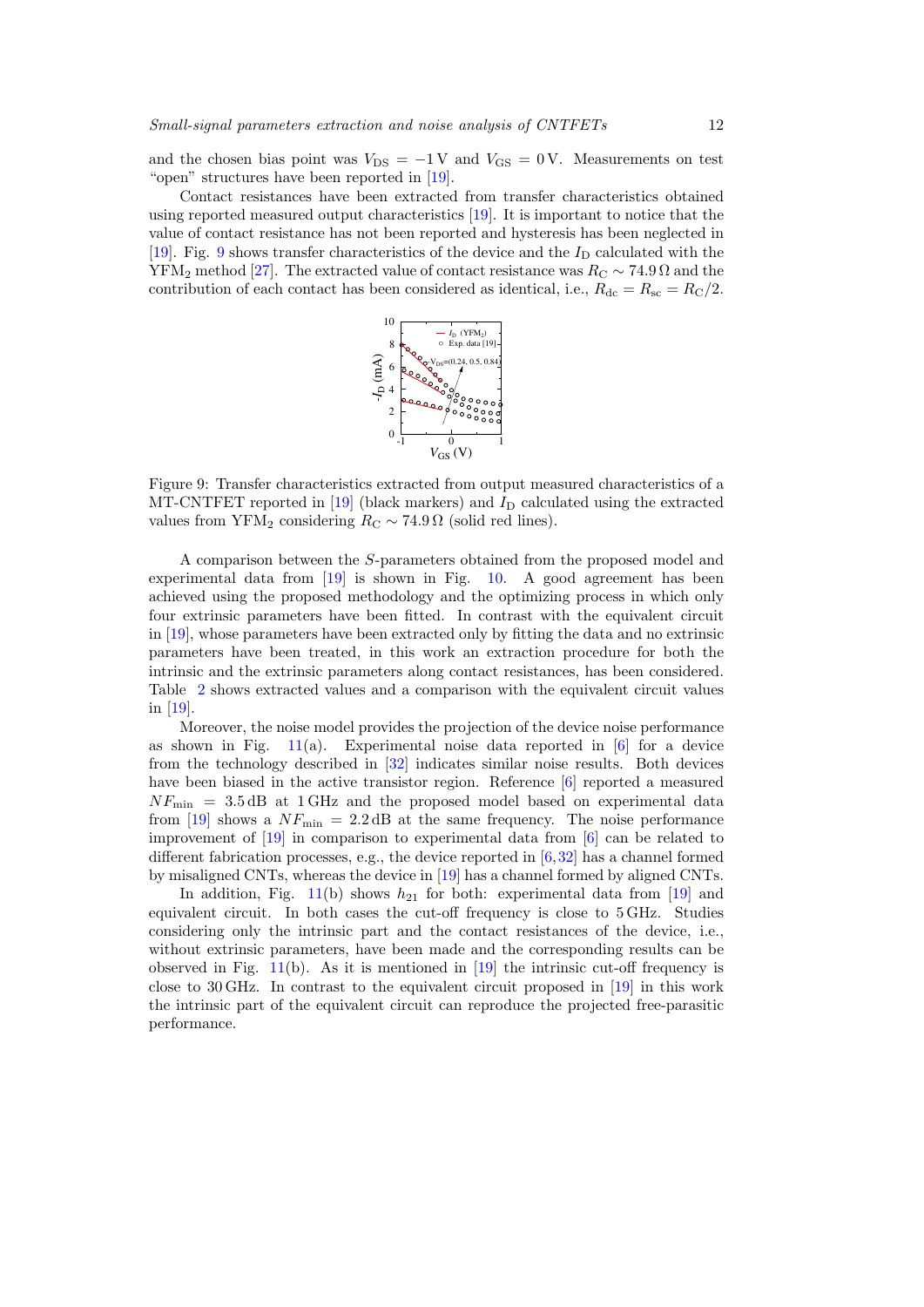<span id="page-12-1"></span>

<span id="page-12-2"></span>Figure 10: Comparison of the S-parameters from measurements in [\[19\]](#page-14-15) and obtained with the optimized equivalent circuit. The bias point is  $V_{DS} = -1$  V and  $V_{GS} = 0$  V.



Figure 11: (a)  $NF$  and  $NF$ <sub>min</sub> of the device reported in [\[19\]](#page-14-15) obtained with the proposed noise model and (b) comparison of the  $h_{21}$  between experimental data from [\[19\]](#page-14-15) and the equivalent circuit and equivalent circuit without extrinsic parameters. The bias point is  $V_{\text{DS}} = -1$  V and  $V_{\text{GS}} = 0$  V.

# <span id="page-12-0"></span>6. Conclusions

An equivalent circuit to model the low- and high-frequency dynamic and noise performance of CNTFETs has been proposed. The equivalent circuit allows the immediate and efficient evaluation of the performance for CNTFETs considering the effect of the contact resistance as well as extrinsic and intrinsic parameters. The proposed strategy includes the accurate extraction of the total contact resistance and a methodology to remove their contribution to the intrinsic part of the equivalent circuit. Moreover, we have shown that, noise data can be useful to perform an accurately distribution of the total contact resistance. Furthermore, a comparison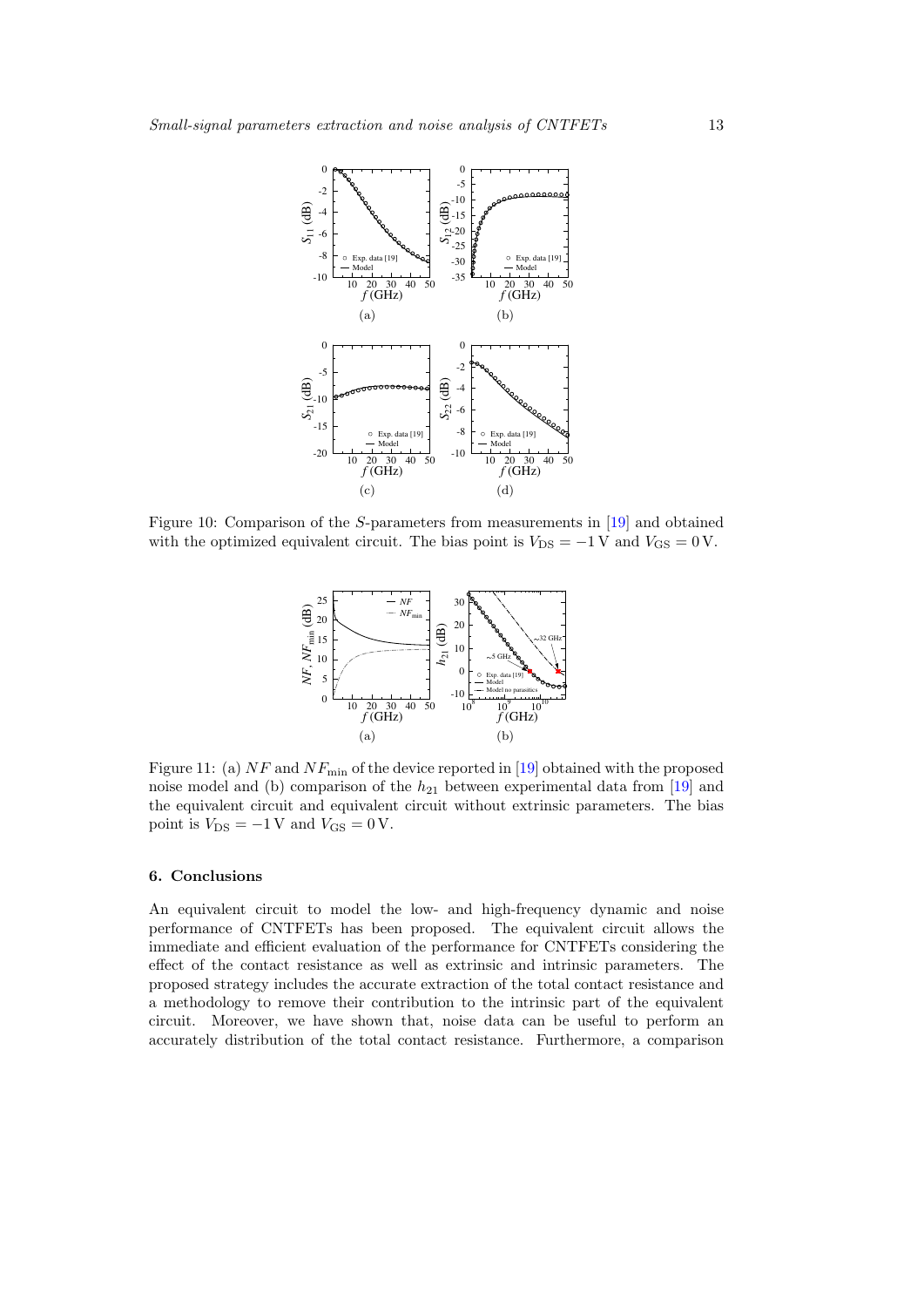| Parameter                          | Extracted<br>value | Optimized<br>value | Reported<br>value $ 19 $ |  |
|------------------------------------|--------------------|--------------------|--------------------------|--|
| Intrinsic part                     |                    |                    |                          |  |
| $g_{\rm m}~({\rm mS})$             | $5.32\,$           | 5.32               | 3.8                      |  |
| $g_{\text{ds}}$ (mS)               | 2.69               | 2.69               | 1.92                     |  |
| $C_{\text{gd}}$ (fF)               | 11.90              | 11.90              | 52                       |  |
| $C_{\rm gs}$ (fF)                  | 11.90              | 11.90              | 65                       |  |
| $C_{\rm ds}$ (fF)                  | 17.75              | 17.75              | 15                       |  |
| Contact resistance                 |                    |                    |                          |  |
| $R_{\rm sc}(\Omega)$               | 37.45              | 37.45              |                          |  |
| $R_{\text{dc}}\left(\Omega\right)$ | 37.45              | 37.45              |                          |  |
| Extrinsic part                     |                    |                    |                          |  |
| $R_{\rm ga}(\Omega)$               | 16                 | 16                 | 16                       |  |
| $R_{\mathrm{sa}}\ (\Omega)$        | 0                  | 0                  | $\overline{0}$           |  |
| $R_{\rm da}(\Omega)$               | 24                 | 24                 | 24                       |  |
| $C_{\rm gdp1}$ (fF)                |                    |                    |                          |  |
| $C_{\rm gdp2}$ (fF)                | 68                 | 40                 |                          |  |
| $C_{\rm dsp1}$ (fF)                |                    |                    |                          |  |
| $C_{\rm{dsp2}}$ (fF)               | 12                 | 10                 |                          |  |
| $C_{\rm gsp1}$ (fF)                |                    |                    |                          |  |
| $C_{\rm gsp2}$ (fF)                | 75                 | 55                 |                          |  |
| $L_{\rm ga}$ (pH)                  | 50                 | 50                 | 50                       |  |
| $L_{\text{da}}$ (pH)               | 50                 | 37                 | 50                       |  |
| $L_{\rm sa}~(\rm pH)$              | $\overline{0}$     | $\overline{0}$     | $\overline{0}$           |  |

<span id="page-13-0"></span>Table 2: Comparison of the extracted and optimized parameters of the proposed equivalent circuit and reported equivalent circuit parameters for the reference fabricated device [\[19\]](#page-14-15)

of the extracted  $g_m$  and  $g_{ds}$  values from the proposed strategy was carried out with values from an extraction methodology for large contact resistance classic FET [\[40\]](#page-15-18) and similar results have been found.

The proposed approach has been applied to two different technologies. In the former case, after the optimization process only two parasitic parameters have changed. Considering the optimized values a close behavior has been found between results from the reference compact model (CCAM) and results from the proposed equivalent circuit for S-parameters and noise figures of merit. In the second case, the methodology has been applied to experimental data from a top-gated CNTFET [\[19\]](#page-14-15), in this case a good agreement between model and experimental data has been found for S-parameters after the optimization process in which only four extrinsic parameters have changed. Moreover, noise performance has been simulated giving insights about the expected performance of the device. The intrinsic part of the proposed equivalent circuit for this technology is also able to reproduce closely the expected performance of the device if parasitics were not considered.

Finally, the proposed methodology can be applied to other emergent technologies with large contact resistance because this approach properly considers the effect of the contact resistance in device performance. Moreover a procedure to obtain and remove its contribution in order to extract accurately the intrinsic part of the equivalent circuit has been provided.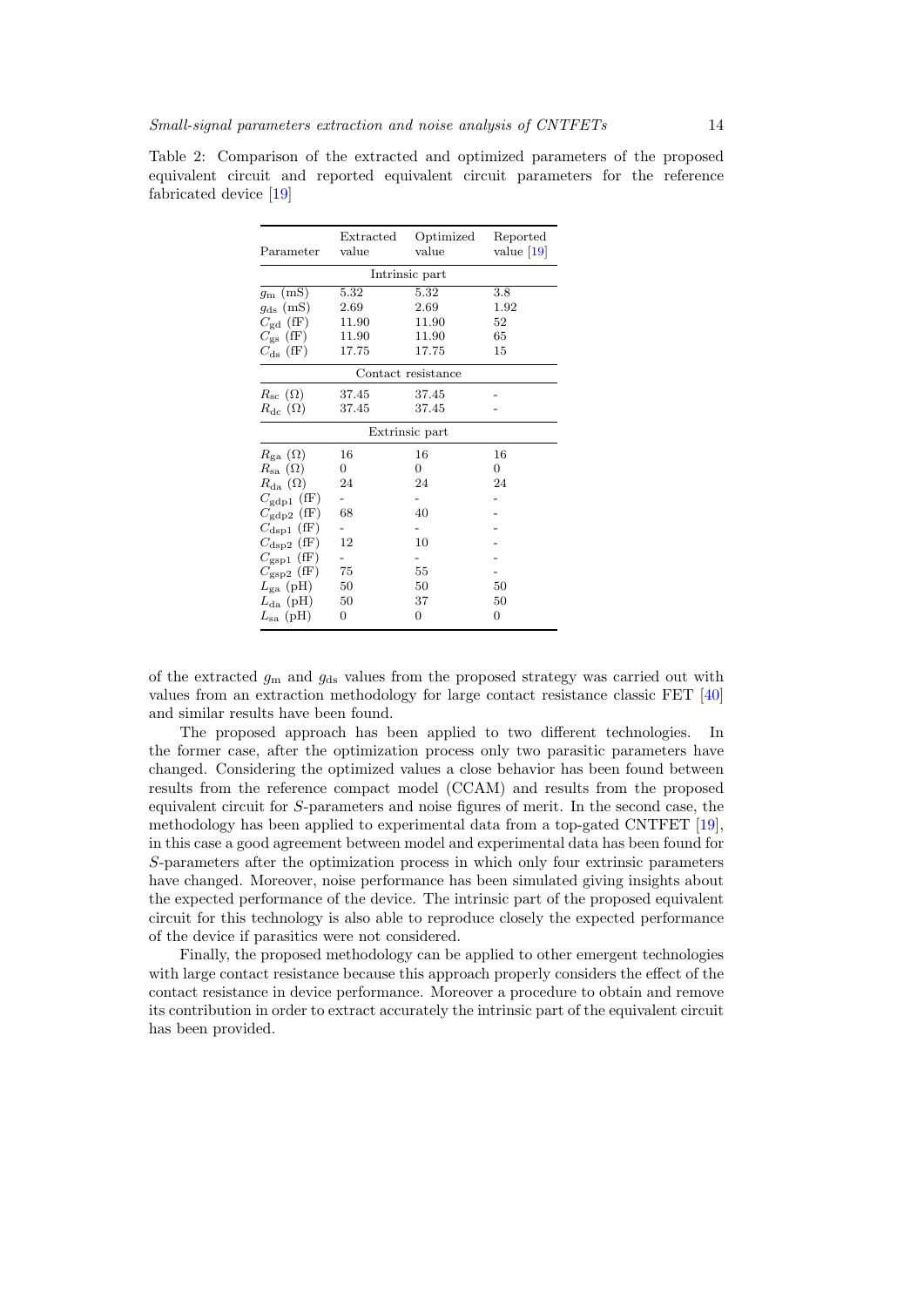## Acknowledgments

This project has received funding from Instituto Politécnico Nacional under the contract no. SIP/20196047 and from the European Union's Horizon 2020 research and innovation programme under grant agreements no. GrapheneCore2 785219 and from Spain's Ministerio de Ciencia, Innovación y Universidades under grant no. RTI2018- $097876-B-C21$  (MCIU/AEI/FEDER, UE) and from the Comunitat Emergent de grafè a Catalunya under grant no. 001-P-001702 GraphCAT (RIS3CAT).

# References

- <span id="page-14-0"></span>[1] Marsh PF, Rutherglen C, Kane AA, Cain TA, Galatsis K, Maas S, AlShareef MR 2019 Solving the Linearity and Power Conundrum: Carbon Nanotube RF Amplifiers, Microwave Journal, 62, 22-32.
- [2] Baumgardner JE, Pesetski AA, Murduck JM, Przybysz JX, Adam JD, Zhang H 2007 Inherent linearity in carbon nanotube field-effect transistors Applied Physics Letters, 91 052107.
- <span id="page-14-12"></span>[3] Mothes S, Claus M, Schröter M 2015 Toward Linearity in Schottky Barrier CNTFETs, IEEE Transactions on Nanotechnology, 14, 372-378.
- <span id="page-14-1"></span>[4] Maas S 2017 Linearity and Dynamic Range of Carbon Nanotube Field-Effect Transistors Proc. IEEE MTT-S International Microwave Symposium (Honololu), (IEEE Inc.), p 87-90.
- <span id="page-14-2"></span>[5] Landauer GM and Gonzalez JL 2014 Radio-Frequency Performance of Carbon Nanotube-Based Devices and Circuits Considering Noise and Process Variation IEEE T. on Nanotechnology, 13, 228-237.
- <span id="page-14-3"></span>[6] Sakalas P, Schröter M, Bölter M, Claus M, Mothes S and Wang D 2011 High frequency noise in manufacturable carbon nanotube transistors Proc. 21st International Conference on Noise and Fluctuations (Toronto) (IEEE Inc.), p 372-5.
- <span id="page-14-4"></span>[7] Hasan S, Salahuddin S, Vaidyanathan M and Alam MA 2006 High-frequency performance projections for ballistic carbon-nanotube transistors IEEE T. on Nanotechnology 5 14-22.
- <span id="page-14-5"></span>[8] Guo J, Hasan S, Javey A, Bosman G and Lundstrom M 2005 Assessment of high-frequency performance potential of carbon nanotube transistors, IEEE T. on Nanotechnology 4 715-21.
- <span id="page-14-6"></span>[9] Cao Y, Brady GJ, Gui H, Rutherglen C, Arnold MS, Zhou C 2016 Radio Frequency Transistors Using Aligned Semiconducting Carbon Nanotubes with Current-Gain Cutoff Frequency and Maximum Oscillation Frequency Simultaneously Greater than 70 GHz ACS Nano 10 6782-90.
- [10] C. Rutherglen et al. 2019 Wafer-scalable, aligned carbon nanotube transistors operating at frequencies of over 100 GHz Nature Electronics 2 530-539.
- <span id="page-14-7"></span>[11] D. Zhong et al. 2019 Carbon Nanotube Film-Based Radio Frequency Transistors with Maximum Oscillation Frequency above 100 GHz ACS Applied Materials & Interfaces 11 45.
- <span id="page-14-8"></span>[12] Ramos-Silva JN, Pacheco-Sanchez A, Diaz-Albarran LM, Rodriguez-Mendez LM, Schröter M and Ramirez-Garcia E 2019 High-frequency performance study of CNTFET-based amplifiers, submitted to IEEE Transactions on Nanotechnology.
- <span id="page-14-10"></span>[13] Schröter M, Claus M, Sakalas P, Haferlach M, Wang D 2013 Carbon nanotube FET technology for radio-frequency electronics: state-of-the art overview IEEE J. of the Electron Devices Society 1 9-20.
- [14] Eron M, Lin S, Wang D, Schöter M, Kempf P 2011 L-band carbon nanotube transistor amplifier, Electronics Letters 47 265-6.
- <span id="page-14-9"></span>[15] Taghavi A, Carta C, Ellinger F, Haferlach M, Claus M, Schöter M 2015 A CNTFET Amplifier with 5.6 dB Gain Operating at 460-590 MHz Proc. SBMO/IEEE MTT-S International Microwave and Optoelectronics Conference (Porto de Galinhas) (IEEE Inc.) p 1-4.
- <span id="page-14-11"></span>[16] Svensson J, Campbell EB 2011 Schottky barriers in carbon nanotube metal-contacts J. of Appl. Phys. 110 111101.
- <span id="page-14-13"></span>[17] Schröter M, Haferlach M, Pacheco-Sanchez A, Mothes S, Sakalas P and Claus M 2015 A semiphysical large-signal compact carbon nanotube FET model for analog RF applications, IEEE Trans. on Electron Dev. 62 52-60.
- <span id="page-14-14"></span>[18] Schröter M, Haferlach M and Claus M 2015 CCAM Compact Carbon Nanotube Field-Effect Transistor Model 2015 NanoHUB http://dx.doi.org/10.4231/D34F1MK28.
- <span id="page-14-15"></span>[19] Kocabas C et al. 2009 High-Frequency Performance of Submicrometer Transistors That Use Aligned Arrays of Single-Walled Carbon Nanotubes Nano Lett. 9 1937-43.
- [20] Marani R, Gelao G, Soldano P and Perri AG 2015 An Active CNTFET Model for RF